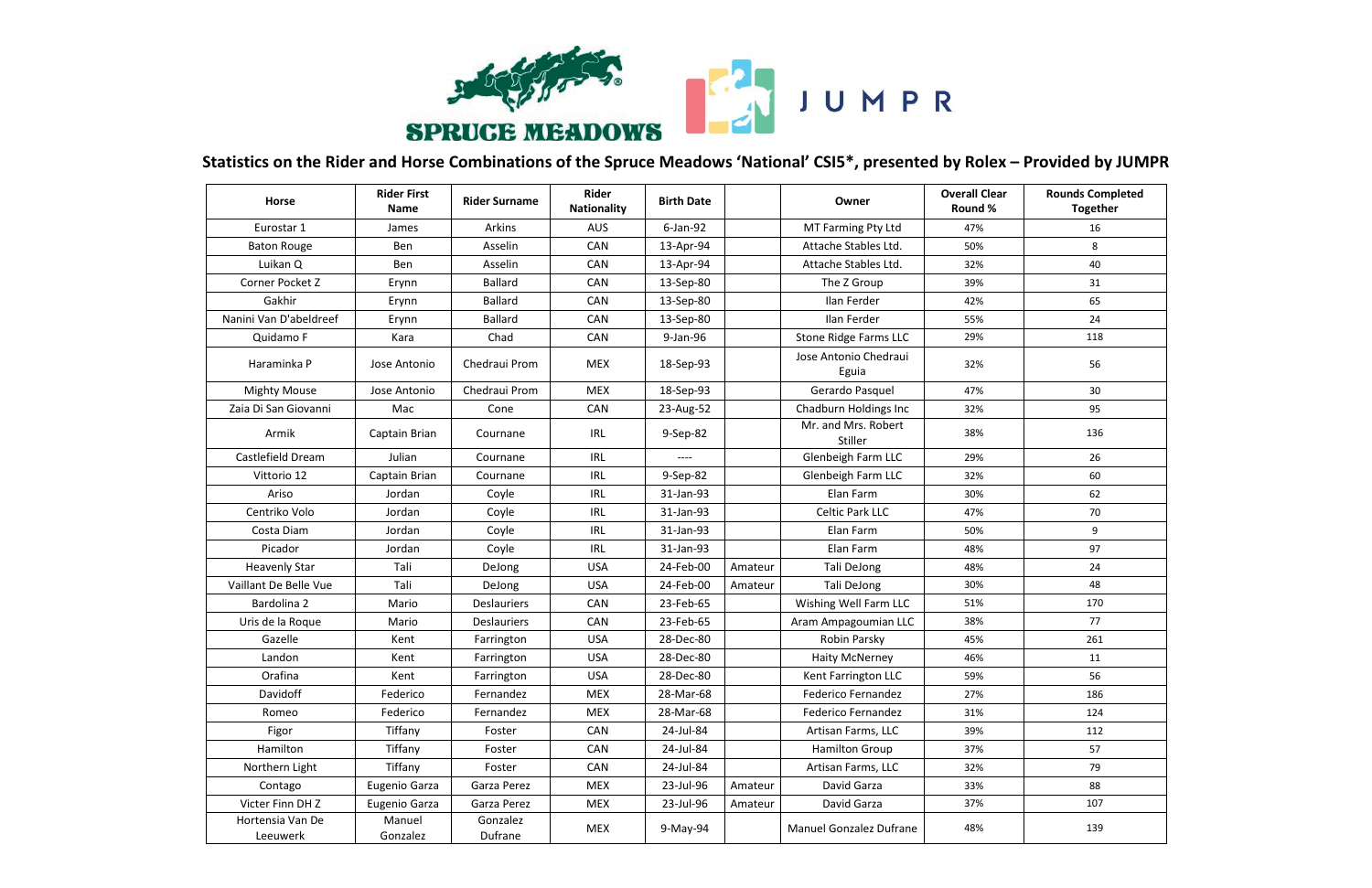| Martialis                 | Manuel<br>Gonzalez  | Gonzalez<br>Dufrane | <b>MEX</b> | 9-May-94  |         | Andres Gonzalez de la<br>Parra         | 45% | 53  |
|---------------------------|---------------------|---------------------|------------|-----------|---------|----------------------------------------|-----|-----|
| Ehrens                    | Luciana<br>Gonzalez | Gonzalez Guerra     | <b>MEX</b> | 27-May-02 |         | <b>Guadalupe Gonzalez</b>              | 37% | 81  |
| H5 Sunshine               | Carlos Hank         | Guerreiro           | <b>MEX</b> | 28-Jun-00 | Amateur | <b>H5 Stables</b>                      | 20% | 107 |
| H5 Turbo Z                | Carlos Hank         | Guerreiro           | <b>MEX</b> | 28-Jun-00 | Amateur | <b>H5 Stables</b>                      | 35% | 20  |
| Lomax                     | Armando             | Hassey              | <b>MEX</b> | 15-Sep-84 | Amateur | Hassey Sport Horses LLC                | 11% | 37  |
| Antidote De Mars          | <b>Bliss</b>        | <b>Heers</b>        | <b>USA</b> | 8-Jul-87  |         | <b>Bridgeside Farms LLC</b>            | 55% | 131 |
| Goodbye                   | <b>Bliss</b>        | Heers               | <b>USA</b> | 8-Jul-87  |         | <b>Bridgeside Farms LLC</b>            | 60% | 158 |
| Corpeggia                 | Charlie             | Jacobs              | <b>USA</b> | 16-Sep-71 | Amateur | CMJ Sporthorse, LLC                    | 0%  | 4   |
| Gravin A                  | Charlie             | Jacobs              | <b>USA</b> | 16-Sep-71 | Amateur | CMJ Sporthorse, LLC                    | 20% | 5   |
| HH N-Joy                  | Quentin             | Judge               | <b>USA</b> | 6-Aug-86  |         | Double H Farm                          | 41% | 17  |
| HH Zorro Z                | Quentin             | Judge               | <b>USA</b> | 6-Aug-86  |         | Double H Farm                          | 15% | 33  |
| Northern Diamond          | <b>Miguel Maron</b> | Kahwagi             | <b>MEX</b> | 17-Nov-88 |         | Miguel Maron Kahwagi                   | 23% | 94  |
| Coffee To Go              | Kyle                | King                | <b>USA</b> | 14-Feb-75 |         | Spruce Meadows Ltd.                    | 32% | 40  |
| Enzo                      | Kyle                | King                | <b>USA</b> | 14-Feb-75 |         | Seabright Investment<br>Consultants    | 42% | 42  |
| Etalon                    | Kyle                | King                | <b>USA</b> | 14-Feb-75 |         | <b>Christine Maclean</b>               | 34% | 37  |
| <b>Cactus De Cosniere</b> | Eric                | Krawitt             | CAN        | 12-Oct-04 | Junior  | <b>Eric Krawitt</b>                    | 31% | 36  |
| Cera Caruso               | Katie               | Laurie              | <b>AUS</b> | 29-May-86 |         | Carissa McCall                         | 38% | 56  |
| Django II                 | Katie               | Laurie              | <b>AUS</b> | 29-May-86 |         | Katie Laurie                           | 32% | 43  |
| Santa Rosa Wellington Boy | Ana Sofia           | Legorreta           | <b>MEX</b> | ----      |         | Andrea Hernandez                       | 15% | 47  |
| <b>Breitling LS</b>       | Beezie              | Madden              | <b>USA</b> | 20-Nov-63 |         | Abigail Wexner                         | 51% | 223 |
| Kingston                  | Vanessa             | Mannix              | CAN        | 6-Apr-89  | Amateur | Vanessa Mannix                         | 38% | 11  |
| Double O Seven 111 Z      | Juan Manuel         | Manuel Gallego      | <b>COL</b> | 4-Nov-76  |         | Jorge Andres Barrera                   | 20% | 23  |
| Fee des Sequoias Z        | Juan Manuel         | Manuel Gallego      | COL        | 4-Nov-76  |         | Juan Manuel Gallego                    | 27% | 76  |
| Easy Blue                 | Jose Alberto        | Martinez<br>Vazquez | <b>MEX</b> | 30-Aug-98 |         | Jose Alberto Martinez<br><b>Barone</b> | 59% | 81  |
| Quinley                   | Jose Alberto        | Martinez<br>Vazquez | <b>MEX</b> | 30-Aug-98 |         | Jose Alberto Martinez<br>Barone        | 33% | 89  |
| Astilbe                   | Hilary              | McNerney            | <b>USA</b> | 21-Sep-91 | Amateur | <b>Hilary McNerney</b>                 | n/a | n/a |
| Baldini de Beaufour       | Hilary              | McNerney            | <b>USA</b> | 21-Sep-91 | Amateur | <b>Hilary McNerney</b>                 | 11% | 19  |
| Captain Cooper            | Hilary              | McNerney            | <b>USA</b> | 21-Sep-91 | Amateur | <b>Hilary McNerney</b>                 | 20% | 69  |
| Chuck 27                  | Hilary              | McNerney            | <b>USA</b> | 21-Sep-91 | Amateur | <b>Hilary McNerney</b>                 | 37% | 93  |
| H Big Action              | Eduardo             | Menezes             | <b>BRA</b> | 5-Jan-80  |         | <b>Eduardo Menezes</b>                 | 49% | 119 |
| H5 Chacco's Charlie PS    | Eduardo             | Menezes             | <b>BRA</b> | 5-Jan-80  |         | H5 Stables                             | 39% | 56  |
| H5 Quintol                | Eduardo             | Menezes             | <b>BRA</b> | 5-Jan-80  |         | <b>Eduardo Menezes</b>                 | 27% | 227 |
| Christiano                | Amy                 | Millar              | CAN        | 21-Feb-77 |         | <b>Future Adventures</b>               | 47% | 51  |
| Truman                    | Amy                 | Millar              | CAN        | 21-Feb-77 |         | Millar Brooke Farm                     | 46% | 113 |
| Crusador Z                | Brian               | Morton              | CAN        | 14-May-86 |         | Spruce Meadows Ltd.                    | 47% | 47  |
| El Conde                  | Nayel               | Nassar              | EGY        | 21-Jan-91 |         | Evergate Stables LLC                   | 41% | 18  |
| Igor van de Wittemoere    | Nayel               | Nassar              | EGY        | 21-Jan-91 |         | <b>Evergate Stables LLC</b>            | 43% | 95  |
| Jiminy Cricket            | Nayel               | Nassar              | EGY        | 21-Jan-91 |         | Evergate Stables LLC                   | 47% | 51  |
| Clockwise of Greenhill Z  | Uma                 | O'Neill             | NZL        | 23-Mar-95 | Amateur | O'Neill Show Jumping                   | 27% | 152 |